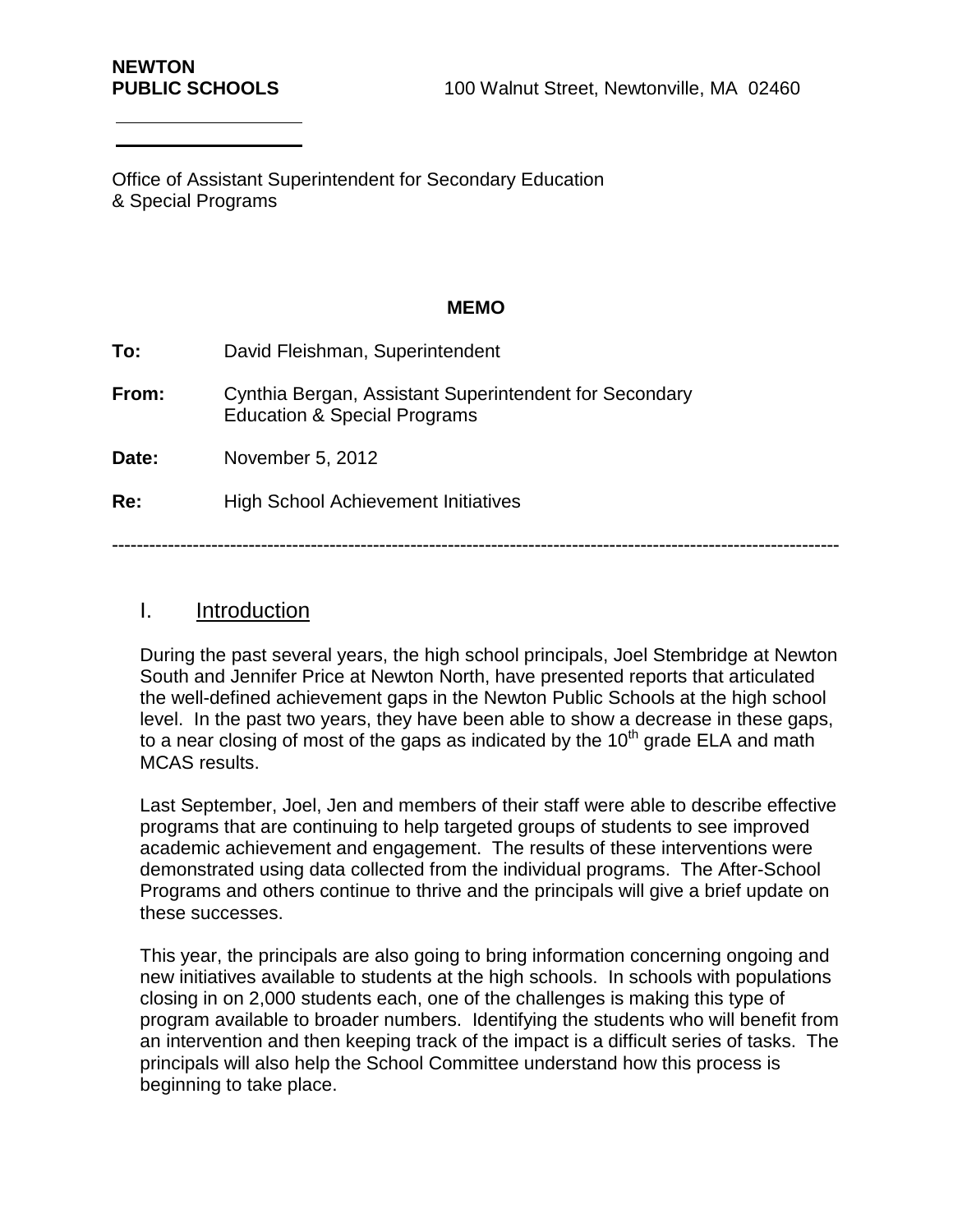# II. Initiatives

Some of the support programs available to all students that will be discussed on Monday night are:

### **Tutoring Centers/Help Rooms**

These rooms offer students academic support in every major content area. Each period, a teacher from one specific department is assigned to these rooms. A schedule is posted on the Help Room door so that students can see when there is a teacher available from the department in which they need assistance.

### **Focused/Smaller Studies**

Focused/Smaller Study Halls are comprised of small groups of students who need extra support in one or more of their classes. A Focused Study has fewer students than a regular study and a teacher is available to provide academic guidance. In small studies, it is easier for housemasters, teachers and counselors to track student attendance and monitor academic progress.

### **Peer Tutoring**

The Peer Tutoring Program pairs  $9<sup>th</sup>$  and 10<sup>th</sup> graders with upperclassmen to get help in specific subject areas. Students commit to Peer Tutoring for a semester. The tutoring session replaces a study hall, so attendance is mandatory. Tutors are selected after being recommended and interviewed by teachers. Teachers may also recommend students to be tutored in the program.

### **After School Program**

The After School Program is a free tutorial program that takes place two days a week after school. Staff serve as the tutors, and provide support with homework completion, test and quiz preparation, time management and organization. Tutors also communicate with students, parents and teachers. Tutoring is offered in all major subject areas including English, math, science, history, Spanish and French.

### **Professional Learning Communities**

Professional Learning Communities (PLCs) are teacher teams that meet in learningfocused meetings on a regular basis. These PLCs provide opportunities for faculty to share best practices, examine student work, develop common assessments and articulate coherent curriculum.

### **Transition Specialist**

Our transition specialist focuses on ensuring a smooth transition for all students new to Newton North, with a particular focus on  $9<sup>th</sup>$  graders. These supports include meeting with middle school faculty, meeting with parents and students, assigning students appropriately to regular and special education supports before they enter North and providing individual and group supports during the first semester at North.